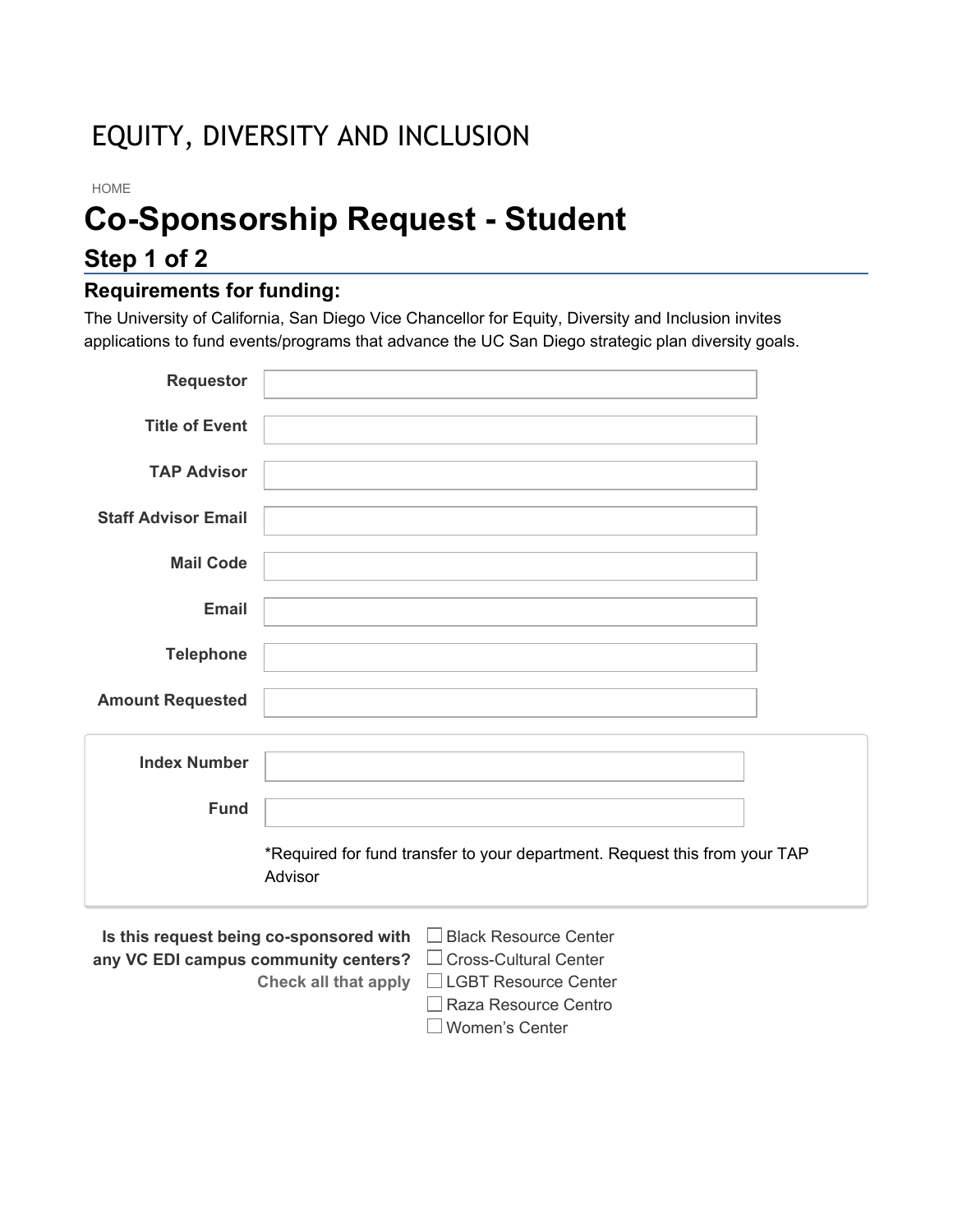## **Step 2 of 2**

#### **Eligibility Criteria**

Groups eligible to request funds must be affiliated with UC San Diego (registered student organizations; officially recognized faculty/staff associations; university departments, offices or programs)

To be eligible, your co-sponsorship diversity proposal should

- advance the diversity goals of the UC San Diego strategic plan.
- demonstrate co-sponsorship support for your department, division, or other organizations/units on campus
- have clear articulated goals, objectives, and measures of success

Please submit your request for co-sponsorship to EDI 21 days in advance of your event. Our office will review your request and advise you of status before the deadline to submit your information to the Center for Student Involvement for their approval.

Your proposal must be for one or two types of financial support categories:

**Category**  $\odot$  **Sponsorship** - Events/programs generally occur annually at UC San Diego and attendance is less than 400. Examples are small to medium annual campus conferences, annual cultural celebrations, hosting local diversity speakers, departmental or divisional lectures, trainings, symposia and cultural awareness programs

**Special Events** - Events/programs in this category are generally large campus wide events, with attendance greater than 400, such as college expos, symposia, major cultural events, major conferences, or hosting major national speakers

#### **Program/Event Description**

| <b>Date</b><br>(mm/dd/yyyy)                      |  |
|--------------------------------------------------|--|
| <b>End Date</b><br>(if applicable<br>mm/dd/yyyy) |  |
| <b>Time</b>                                      |  |
| Location                                         |  |
| <b>Size of Audience</b>                          |  |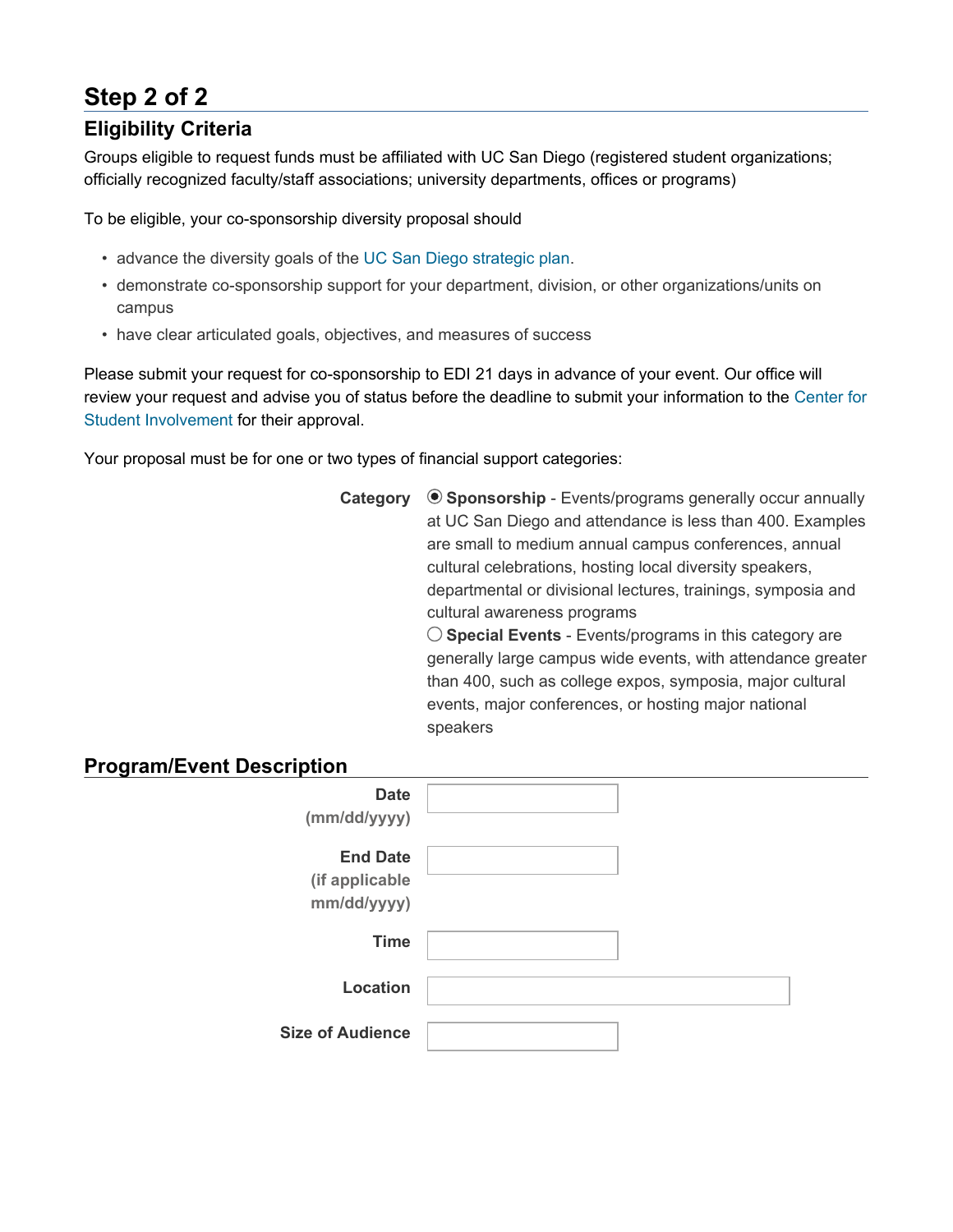| <b>Intended Audience</b>                                   |                        |
|------------------------------------------------------------|------------------------|
| (e.g. transfer students, pre-med students)                 |                        |
|                                                            |                        |
|                                                            | 2000 / 2000            |
| <b>Description of Event/Program</b>                        |                        |
|                                                            |                        |
|                                                            |                        |
|                                                            | 2000 / 2000            |
| <b>Justification</b>                                       |                        |
| What is the purpose of your Event/Program?                 |                        |
| Please relate your response to the strategic               |                        |
| plan                                                       |                        |
|                                                            | 2000 / 2000            |
| <b>History of Event</b>                                    | <b>Year Funded</b>     |
| If this event has received previous funding                | <b>Amount Received</b> |
| from EDI, please provide a brief summary of                |                        |
| the outcomes of the event/program and<br>when it occurred. |                        |
|                                                            |                        |
|                                                            |                        |
| Information about speakers, performers                     | 2000 / 2000            |
| or other key participants                                  |                        |
| (if applicable)                                            |                        |
|                                                            |                        |
|                                                            | 2000 / 2000            |
| <b>Copies of promotional materials/fliers</b>              | Browse                 |
| (At least 1 required)                                      | Browse                 |
|                                                            | Browse                 |
|                                                            | Browse                 |
| <b>Program/Event Impact</b>                                |                        |
| <b>Goals</b>                                               |                        |
| What is the diversity, equity and inclusion                |                        |
| goal(s) of your event/program?                             |                        |

#### **List Measurable Outcomes**

List 1-3 outcomes that you will evaluate. Example of See Student Learning Outcomes

2000 / 2000

2000 / 2000

 $\mathcal{A}$ 

 $\checkmark$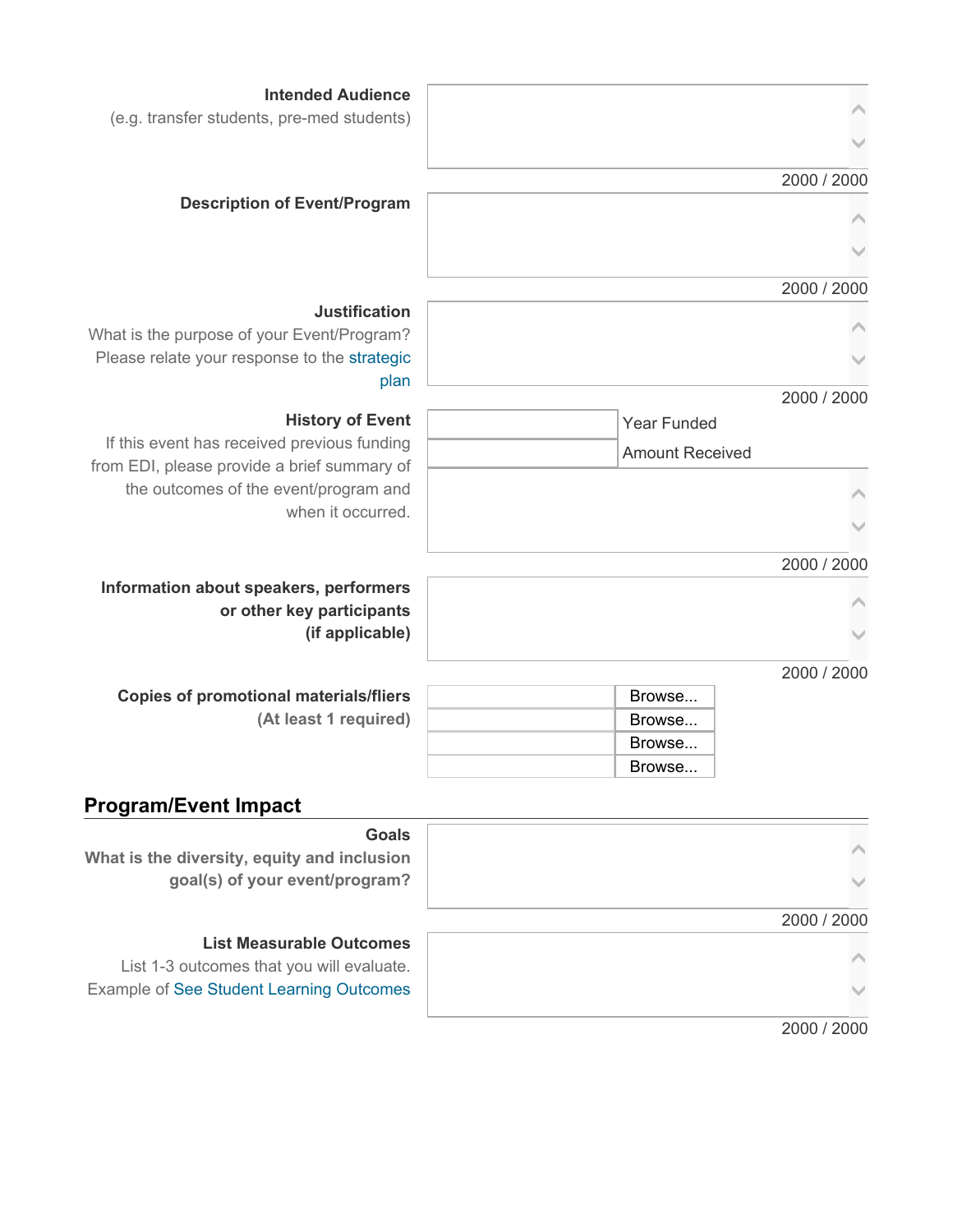**Describe/Attach any survey tools or assessments you will be using, if any**

| Browse | 2000 / 2000 |
|--------|-------------|
| Browse |             |
| Browse |             |
| Browse |             |
|        |             |

## **Program/Event Budget**

|                             | <b>Budget</b> | <b>Notes</b> |  |
|-----------------------------|---------------|--------------|--|
| <b>Advertising</b>          | $\pmb{0}$     |              |  |
| <b>Audio/Visual</b>         | $\mathbf 0$   |              |  |
| <b>Event Set Up</b>         | $\pmb{0}$     |              |  |
| <b>Facility Rental Fees</b> | $\mathbf 0$   |              |  |
| Food                        | $\mathbf 0$   |              |  |
| Handouts/copies             | $\pmb{0}$     |              |  |
| <b>Parking</b>              | $\mathbf 0$   |              |  |
| <b>Speaker Fees</b>         | 0             |              |  |
| <b>Travel Expenses</b>      | $\pmb{0}$     |              |  |
|                             |               |              |  |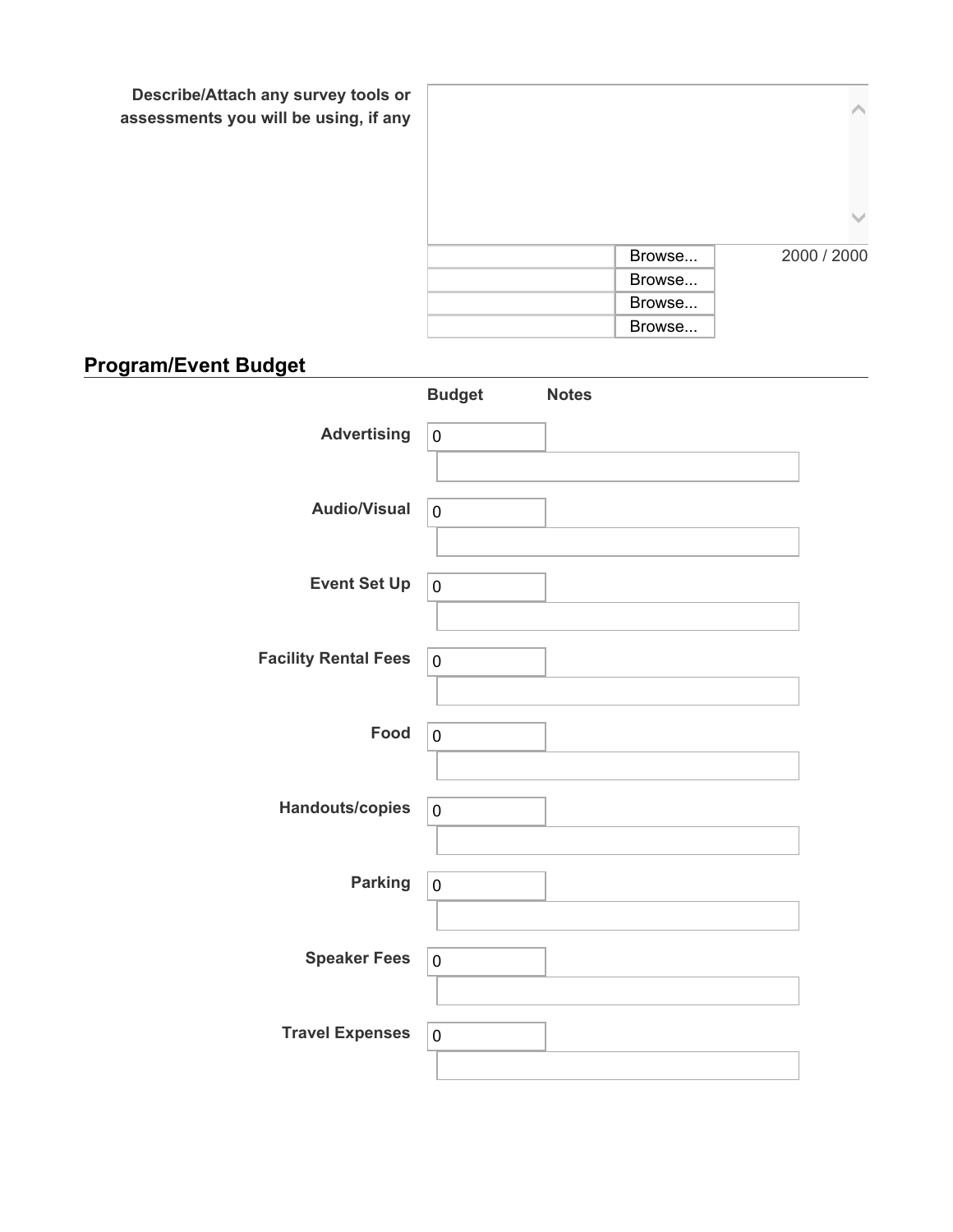| <b>Other</b>            | $\Omega$ |
|-------------------------|----------|
|                         |          |
| <b>Total</b>            |          |
| <b>Amount Requested</b> |          |

#### **Other Co-Sponsorships**

(List all other pending and confirmed sponsorships)

| <b>Name</b> | <b>Amount</b> |                    |                      |
|-------------|---------------|--------------------|----------------------|
|             |               | $\bigcirc$ Pending | Confirmed<br>. .     |
|             |               | $\bigcirc$ Pending | $\bigcirc$ Confirmed |
|             |               | $\bigcirc$ Pending | $\bigcirc$ Confirmed |
|             |               | $\bigcirc$ Pending | $\bigcirc$ Confirmed |
|             |               | $\bigcirc$ Pending | $\bigcirc$ Confirmed |
|             |               | $\bigcirc$ Pending | $\bigcirc$ Confirmed |
|             |               | $\bigcirc$ Pending | $\bigcirc$ Confirmed |
|             |               | $\bigcirc$ Pending | $\bigcirc$ Confirmed |
|             |               | $\bigcirc$ Pending | Confirmed<br>( )     |
|             |               | $\bigcirc$ Pending | Confirmed<br>Ο       |

#### **Conditions of Support**

#### If funded:

- Please use "Office of the Vice Chancellor for Equity, Diversity and Inclusion" when listing sponsoring departments in all promotional materials and programs
- Submit a report demonstrating:
	- The outcome of the event/program and if the goals were met
	- Evaluation data demonstrating the outcome of your program
	- Any rosters or sign in sheets
	- Copies of program handouts/promotional materials

Reports are due two weeks after the conclusion of the event/program to:

The Vice Chancellor for Equity, Diversity and Inclusion Campus Mail Code 0056 Or fax at (858) 822-0300 For additional information, (858) 822-3542 VCEDI-GandS@ucsd.edu

Supported events/programs that do not submit a report will not be eligible for future sponsorship through this office.